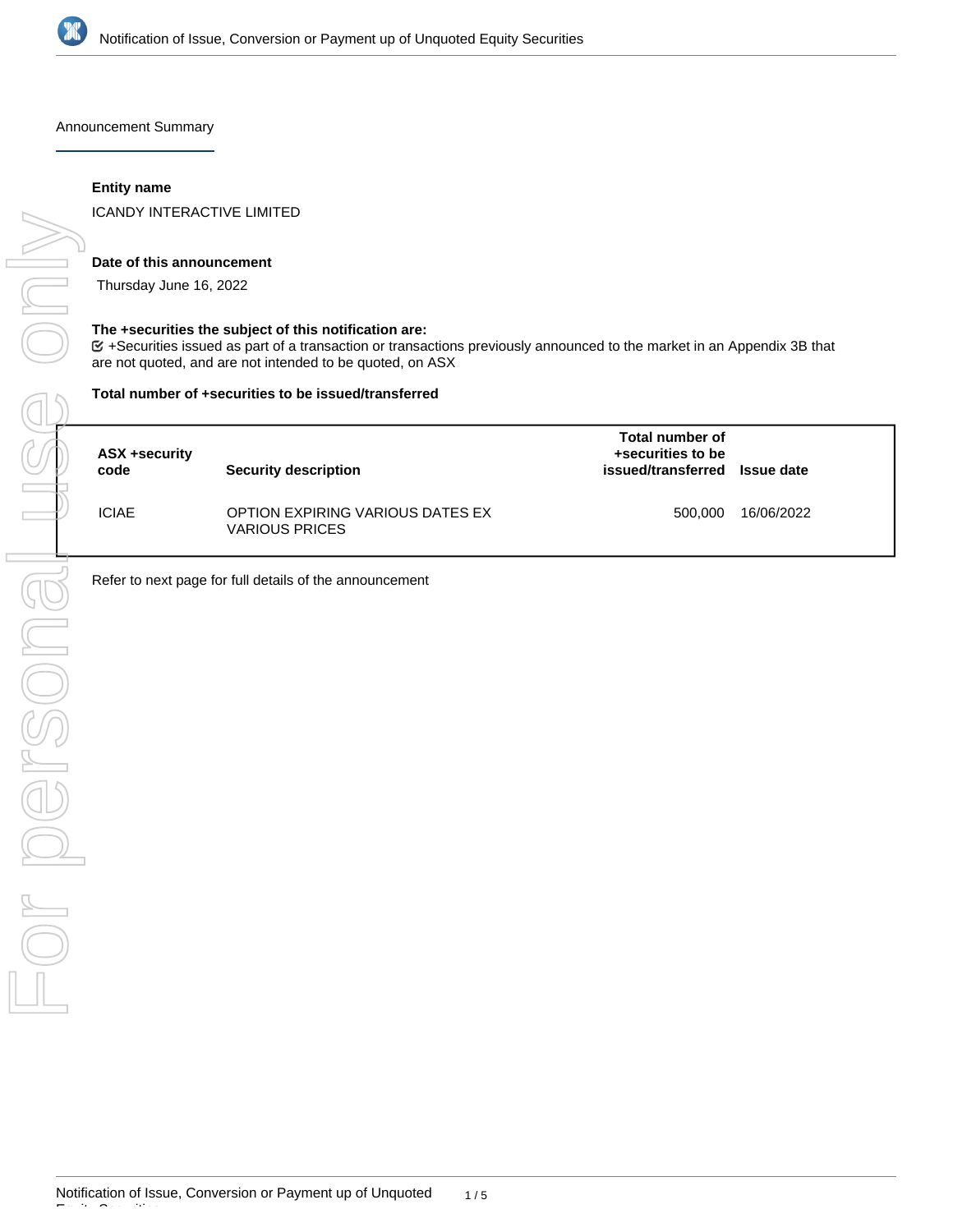

Part 1 - Entity and announcement details

# **1.1 Name of entity**

ICANDY INTERACTIVE LIMITED

We (the entity named above) give notice of the issue, conversion or payment up of the following unquoted +securities.

**1.2 Registered number type**

ABN

**Registration number** 87604871712

**1.3 ASX issuer code**

ICI

**1.4 The announcement is** New announcement

**1.5 Date of this announcement**

16/6/2022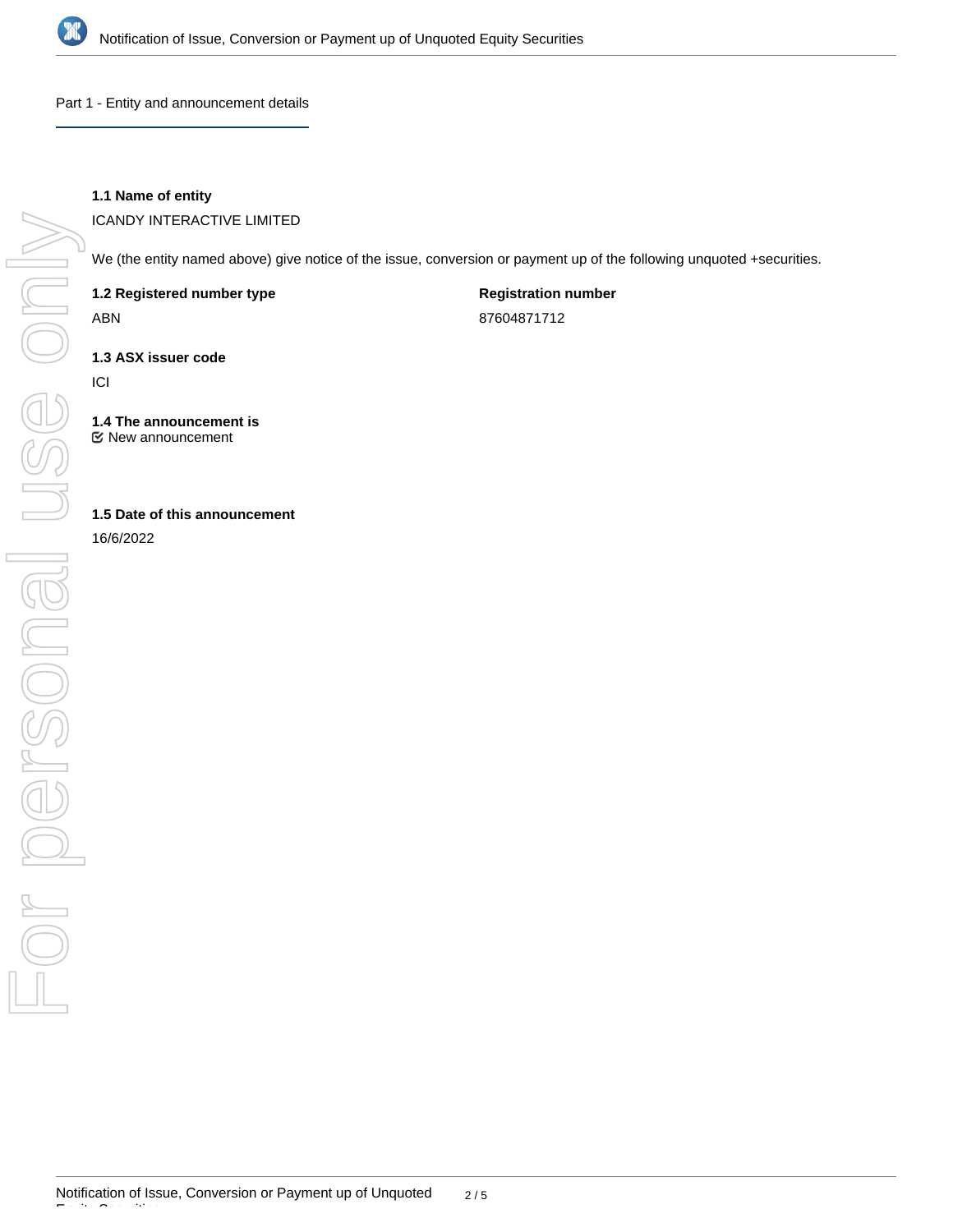

### Part 2 - Issue details

### **2.1 The +securities the subject of this notification are:**

+Securities issued as part of a transaction or transactions previously announced to the market in an Appendix 3B that are not quoted, and are not intended to be quoted, on ASX

**Previous Appendix 3B details:**

| <b>Announcement Date and</b><br>Time | <b>Announcement Title</b>                                                     | Selected Appendix 3B to submit quotation<br>reauest |  |
|--------------------------------------|-------------------------------------------------------------------------------|-----------------------------------------------------|--|
| 08-Jun-2022 09:17                    | New - Proposed issue of securities - ICI   A placement or other type of issue |                                                     |  |

**2.3a.2 Are there any further issues of +securities yet to take place to complete the transaction(s) referred to in the Appendix 3B?** Yes

**2.3a.3 Please provide details of the further issues of +securities yet to take place to complete the transaction(s) referred to in the Appendix 3B**

4,222,670 fully paid ordinary shares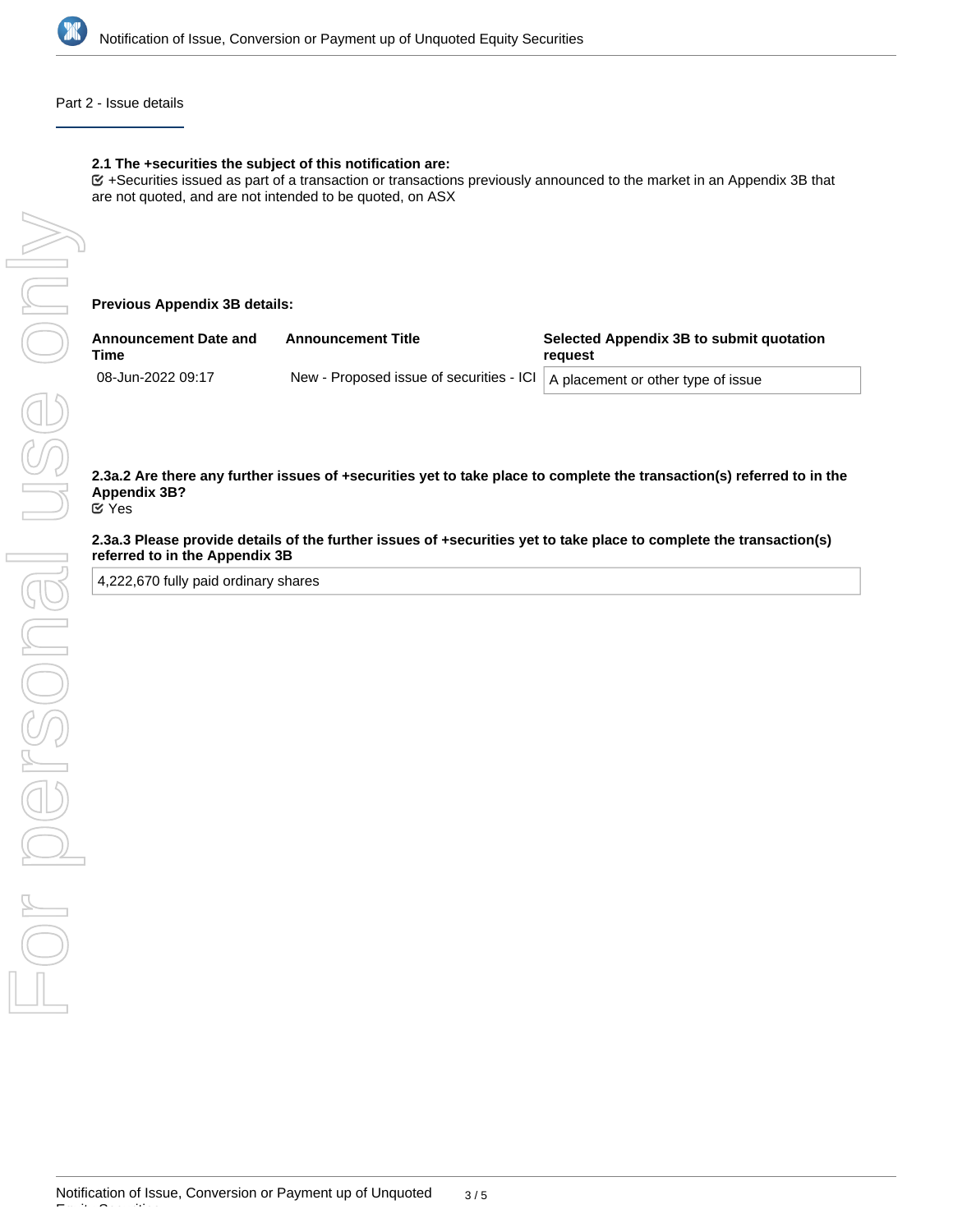

Part 3A - number and type of +securities the subject of this notification (existing class or new class) where issue has previously been

notified to ASX in an Appendix 3B

**ASX +security code and description** ICIAE : OPTION EXPIRING VARIOUS DATES EX VARIOUS PRICES

**Date the +securities the subject of this notification were issued** 16/6/2022

**Any other information the entity wishes to provide about the +securities the subject of this notification** Unlisted options have an exercise price of \$0.125 and expiry date of 5 April 2027.

**Sisue details** 

**Number of +securities**

500,000

**Were the +securities issued for a cash consideration?** No

**Please describe the consideration being provided for the +securities**

Part consideration of acquisition of 60% of Flying Sheep Studios GmbH.